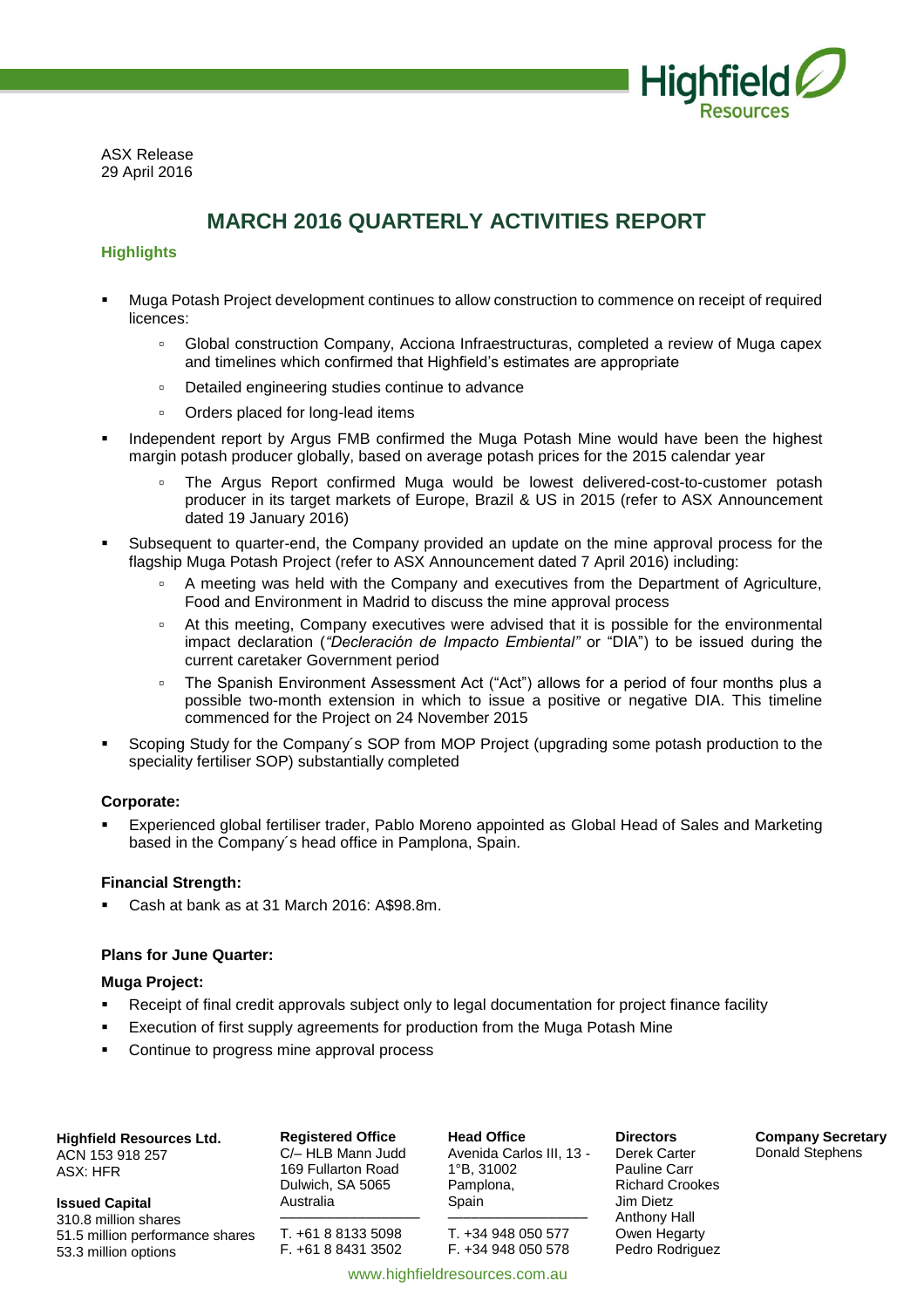

## **Other Projects:**

- Drilling to test exploration target in Pintanos Potash Project
- Advancement of strategies for de-icing and vacuum salt sales
- Progression of SOP from MOP Project to provide additional fertiliser options

## **Muga Potash Project**

### **Overview**

Highfield Resources (ASX: HFR) ("Highfield" or "the Company") is a Spanish potash developer. The Company's flagship Muga Potash Project ("Muga" or "the Project") is targeting the relatively shallow sylvinite beds in the Muga Project area that cover about 80km<sup>2</sup>. Mineralisation commences at depths from surface of less than 200 metres and appears ideal for a relatively low-cost conventional mine accessed via a dual decline, as demonstrated in the Company's Muga Project Optimisation Study completed in November 2015 (refer to ASX announcement dated 17 November 2015).

#### **Muga Mine development progress**

During the Quarter the Company continued to progress development and planning of Muga to allow construction to commence once licences are received.

Global construction Company Acciona Infraestructuras ("Acciona") completed a review of Highfield's cost plan and program for Muga. This review concluded that Highfield's projected costs and timelines for construction are appropriate.

Detailed engineering studies continue to advance alongside expert consultants regarding underground mining & ventilation, process plant design and construction, site civil works, and tailings management.

Orders have been placed for long-lead items including equipment for drying, compacting and glazing facilities. The Company expects to place orders for flotation equipment and underground mining machinery in the coming months.

### **Argus FMB independent report**

An independent report by global fertiliser consultant Argus FMB, commissioned by the European project finance banking syndicate, determined that based on average potash prices for the 2015 calendar year in its target markets, the Muga mine will likely position the Company as the highest margin potash producer globally.

The report also concluded that Highfield will be the lowest cost potash supplier, on a delivered-to-customer basis, into the Company's target markets of Europe, Brazil and the US.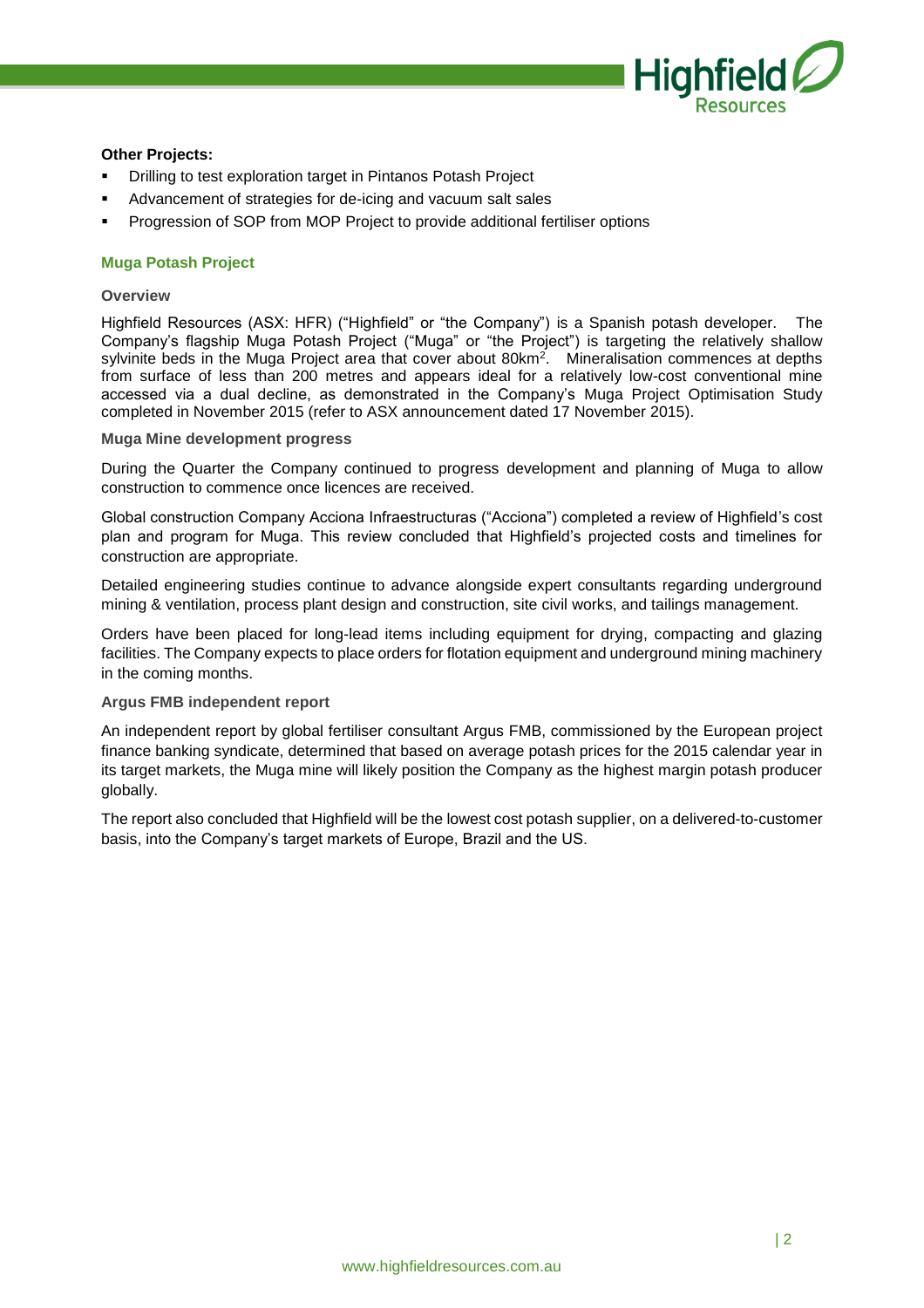



**Figure 1: Margin Curve of all Global Potash Producers**

More information on Argus FMB's independent report can be found in the ASX Announcement dated 19 January, 2016.

# **Permitting Update**

Post quarter-end, the Company provided the following update with respect to the Project:

- 1. The Spanish Central Government's Department of Agriculture, Food and Environment in Madrid (*Ministerio de Agricultural, Alimentación and Medio Ambiente* or "MAGRAMA") continues to review the environmental and social impact assessment of the Project on behalf of the Project´s referral authority, the Spanish Central Government's Department of Industry, Energy and Tourism (*Ministerio de Industria, Energía y Turismo* or "MINETUR").
- 2. Executives from the Company met with executives from MAGRAMA in Madrid on 5 April 2016. At this meeting, Company executives were advised that it was possible for MAGRAMA to issue the environmental impact declaration *("Declaración de Impacto Ambiental" or* "DIA") during the current caretaker Government period.
- 3. As confirmed by Spanish legal advice received, under the Environment Assessment Act (the "Act"), MAGRAMA has a period of four months plus a possible two month extension in which to issue a positive or negative DIA.
- 4. This timeline commenced for the Project on 24 November 2015.
- 5. The Act does not include an Administrative Silence provision. Consistent with this, if an environmental impact declaration is not made by MAGRAMA for the Project within the relevant six month period it is not deemed to be a positive or negative declaration under the Act.
- 6. Since the undecided Spanish Central Government elections on 20 December 2015, MAGRAMA has issued DIAs for other projects and MAGRAMA has confirmed it is possible for DIAs to be issued during the current caretaker Government period.
- *7.* The Company continues to work actively with all stakeholders to progress the Project.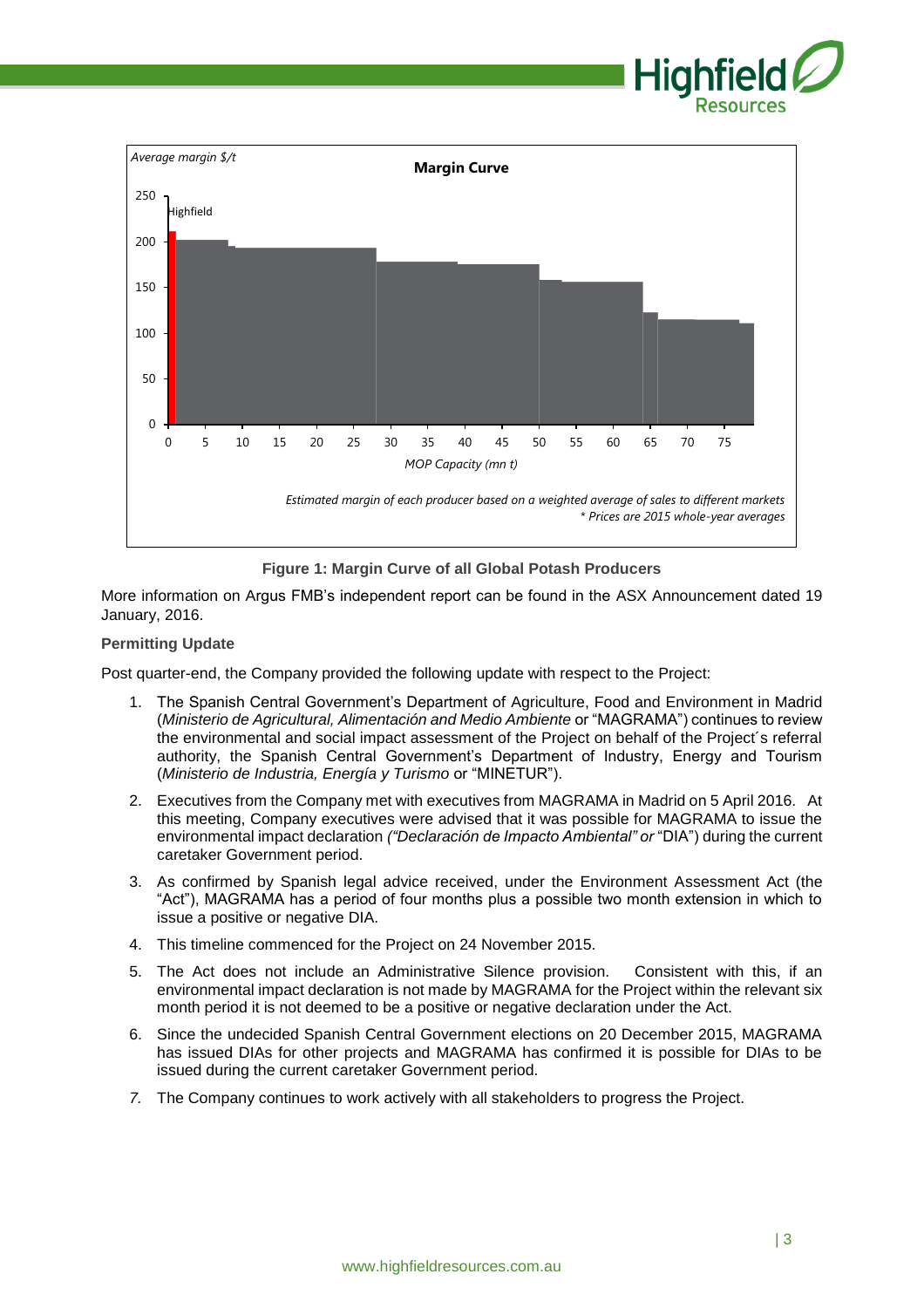

# **Project Finance Update**

The Company had previously announced a project finance mandate with four Mandated Lead Arrangers ("MLAs") for long-term project facilities of up to €222m to fund the construction of the Project. Credit approvals from three MLAs were received subject to satisfactory documentation and finalisation of due diligence.

Due diligence is close to completion and final facility discussions are in progress. The Company expects to receive the required credit approvals subject to legal documentation in the current Quarter.

## **SOP Project**

As part of the Company's aspirations to become a significant global potash producer, it is exploring options to convert some of its potash production (MOP or KCl) to the specialty fertiliser SOP (K2SO4). With the significant premium in SOP over MOP in the United States, the Company believes there is an opportunity to earn a substantial additional margin from converting some of its MOP production to SOP.

The Company has substantially completed a Scoping Study on the SOP from MOP Project and expects to release it to the ASX when finalised.

Importantly the SOP Project is contingent on the success of the Muga Potash Mine as this will deliver the required MOP for conversion into SOP.

# **Vipasca Potash Project**

Highfield´s 100%-owned Vipasca Project area includes the majority of the Vipasca permit, the entire Borneau permit and half of the Osquia permit. The Company is focusing on the deeper, higher-grade potash mineralisation that occurs in the P1 and P2 potash beds. The beds are located in the Muga subbasin, which runs along strike to the north-west into the Vipasca permit area.

Limited work was carried out on the Vipasca Project during the Quarter.

### **Pintano Potash Project**

Highfield´s 100%-owned Pintano Project abuts the Muga Project and covers an area of 65km2. Depths from surface to mineralisation commence at around 500 metres. The Company is building on substantial historical potash exploration information which includes seven drill holes and 10 seismic profiles completed in the late 1980s.

Limited work was carried out on the Pintano Project during the Quarter.

# **Sierra del Perdón Potash Project**

Highfield´s 100%-owned Sierra del Perdón Project is located less than 10km from Pamplona and is within 40km of the Company´s flagship Muga Project.

Sierra del Perdón is a brownfield project which has hosted two former operating potash mines. The evaporite was historically mined, primarily for sylvinite but also for carnallite, before the mine closure in late 1996 due to relatively low potash prices of around US\$100/tonne. There is potential for potash exploitation in new, unmined areas in the Sierra del Perdón Project area and for limited additional production from brownfield (adjacent to historically mined) areas.

Limited work was carried out on the Sierra del Perdón Project over the Quarter.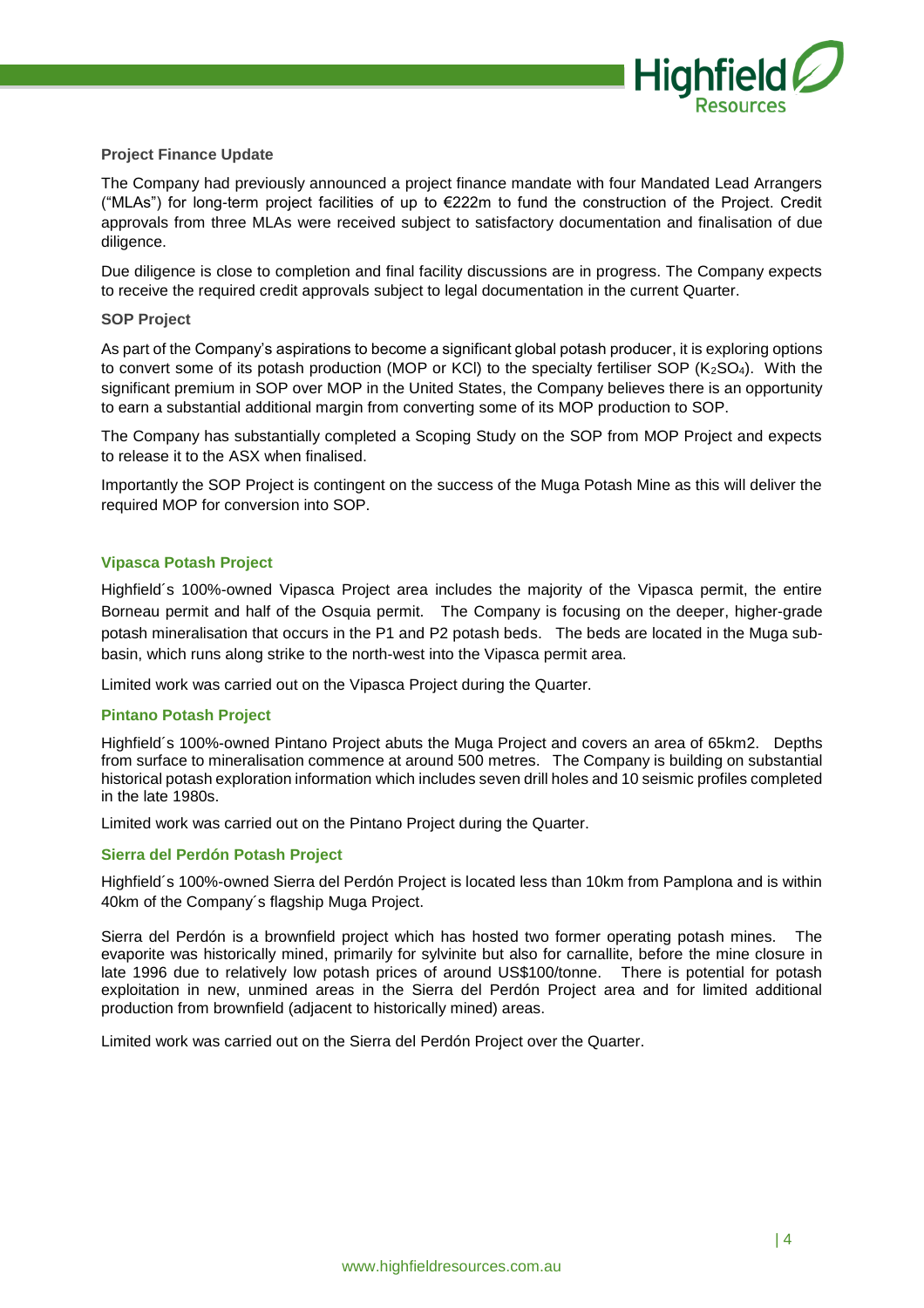

## **Izaga Potash Project**

Highfield's 100%-owned Izaga Project covers an area of more than 100km<sup>2</sup>, where historic drill holes and 2D seismic show a relatively continuous evaporite with drill hole intersects containing potash. With further positive exploration results, the Project could display similar attributes to the Muga Project.

Permit applications are currently under consideration and likely to be determined in the first half of CY2016.

### **Basin Wide Potash Production and Logistics Scheme**

The Company is investigating options for the exploitation of potash and salt mineralisation across its basinwide project portfolio.

As reported in the Quarterly Activities Report dated 30 October 2015, global engineering consultancy, AECOM, has been appointed to provide support to the Company´s engineering team and will report on multiple transport options including rail extensions and slurry pipelines to a railhead. This process is ongoing.

#### **Geoalcali Foundation**

#### **Overview**

The Geoalcali Foundation is a not-for-profit Spanish foundation, supported exclusively by the Company. It was established to deliver projects into the communities in which the Company will operate its mines. Further information can be found at the foundation's website, [www.geoalcali.com/geoalcali-foundation.](http://www.geoalcali.com/geoalcali-foundation)

#### **Projects**

The Company's community engagement program was expanded in the Quarter to include a broader focus on the region of Aragón. Ongoing initiatives include a fertiliser education program in collaboration with the Agricultural Technology Centre of Aragón, the OrganiK nursery and fertiliser project, and a number of social welfare programs and cultural initiatives throughout the region.

The Geoalcali Foundation now supports over 15 community projects.

#### **Corporate**

#### **Appointment of Global Head of Sales and Marketing**

The Company appointed Mr. Pablo Moreno as Global Head of Sales and Marketing based in Pamplona. Mr. Moreno is a high level executive with experience in several industries including deep experience in the global fertiliser industry. Pablo will assume responsibility for the ongoing development and management of Highfield's sales and marketing function including offtake and supply contracting with key partners, logistics and supply channel management and risk management.

Highfield has made strong progress in establishing its sales and marketing function including advanced discussions with a variety of offtake partners. The appointment of Mr. Moreno is an important step in the Company's ongoing development. Highfield expects to announce its first supply agreements in the current quarter, well in advance of first production from Muga.

The Moreno family name is synonymous with fertiliser distribution in Europe and, in particular, Spain. Pablo has gained many years of direct experience in global trading, sales and marketing of fertilisers and chemicals through his family's businesses. In both the fertiliser industry and the other industries in which Pablo has operated, he has developed expertise in the establishment of new markets and sales of new products.

In 2009, Pablo relocated from Spain to Stamford, Connecticut, to manage a niche trading business focussed primarily on sulphur in the Americas. In this role, Pablo developed new markets and expanded the trading business' product range, negotiating agreements with both suppliers and customers and cemented key business relationships. In addition, he focussed on implementing best practice business processes to manage key business risks.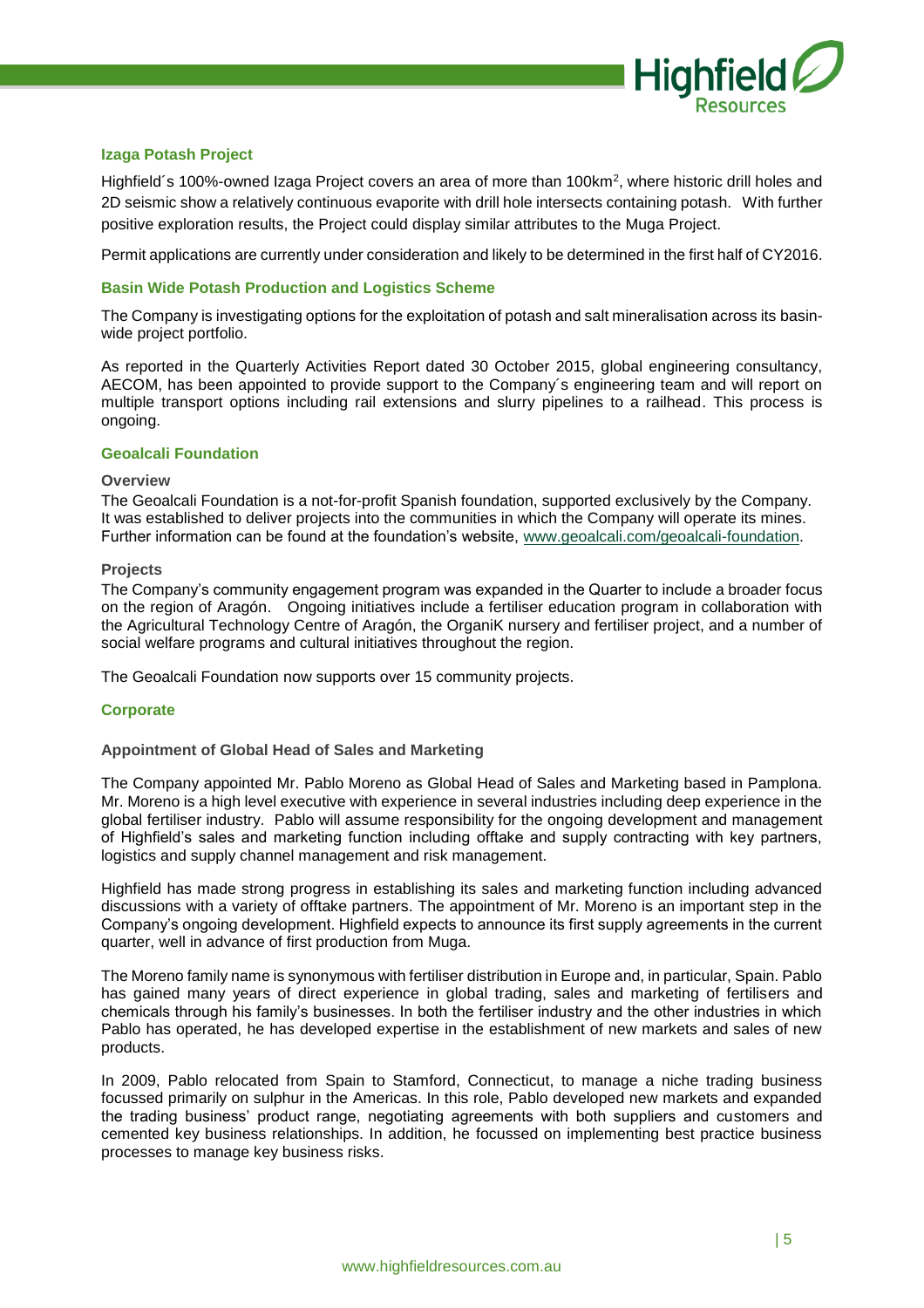

Most recently, Pablo has acted as a consultant to the fertiliser and commodity trading industry based in Spain and retains close links with a number of key Spanish fertiliser manufacturers and wholesalers.

**Cash position**

As at 31 March 2016, the Company had A\$98.8 million in cash on its balance sheet.

**For more information:**

Anthony Hall Managing Director Ph: + 34 617 872 100

Hayden Locke Head of Corporate Development Ph: +34 609 811 257

**Company Investor Relations Executives**

Simon Hinsley APAC Investor Relations Ph: +61 401 809 653

Nuala Gallagher / Simon Hudson UK Investor Relations Ph: +44 207 920 3150

| Project                                | Region  | <b>Permit Name</b>   | <b>Permit Type</b> | Applied    | Granted    | Ref#          | Area Km <sup>2</sup> | Holder       | <b>Structure</b> |
|----------------------------------------|---------|----------------------|--------------------|------------|------------|---------------|----------------------|--------------|------------------|
| Sierra del Perdón                      | Navarra | Quiñones             | Investigation      | 19/07/2011 | 7/08/2012  | 35760         | 32.48                | Geoalcali SL | 100%             |
| Sierra del Perdón                      | Navarra | Adiós                | Investigation      | 19/07/2011 | 7/08/2012  | 35770         | 75.60                | Geoalcali SL | 100%             |
| Sierra del Perdón                      | Navarra | Amplicación de Adiós | Investigation      | 26/10/2012 | 14/02/2014 | 35880         | 40.90                | Geoalcali SL | 100%             |
|                                        |         |                      |                    |            |            |               | 148.98               |              |                  |
| Muga                                   | Navarra | Goyo                 | Investigation      | 19/07/2011 | 24/12/2012 | 35780         | 27.72                | Geoalcali SL | 100%             |
| Muga                                   | Navarra | Goyo Sur             | Investigation      | 25/07/2014 | Pendina    | 35920         | 8.96                 | Geoalcali SL | 100%             |
| Muga                                   | Aragón  | Fronterizo           | Investigation      | 21/06/2012 | 5/02/2014  | Z-3502/N-3585 | 9.80                 | Geoalcali SL | 100%             |
| Muga                                   | Aragón  | Muga                 | Investigation      | 29/05/2013 | 7/04/2014  | 3500          | 20.40                | Geoalcali SL | 100%             |
| Muga                                   | Aragón  | Muga Sur             | Investigation      | 25/09/2014 | Pending    | 3524          | 7.28                 | Geoalcali SL | 100%             |
|                                        |         |                      |                    |            |            |               | 74.16                |              |                  |
| Vipasca (Muga)*                        | Navarra | Vipasca              | Investigation      | 6/11/2013  | 11/12/2014 | 35900         | 38.92                | Geoalcali SL | 100%             |
| Vipasca (Izaga)*                       | Navarra | Osquia               | Investigation      | 28/04/2015 | Pending    | 35970         | 81.20                | Geoalcali SL | 100%             |
| Vipasca                                | Navarra | Borneau              | Investigation      | 28/04/2015 | Pending    | 35960         | 80.33                | Geoalcali SL | 100%             |
|                                        |         |                      |                    |            |            |               | 200.45               |              |                  |
| Pintano                                | Aragón  | Molineras 10         | Investigation      | 20/11/2012 | 6/03/2014  | 3495/10       | 18.20                | Geoalcali SL | 100%             |
| Pintano                                | Aragón  | Molineras 20         | Investigation      | 19/02/2013 | Pendina    | 3495/20       | 16.80                | Geoalcali SL | 100%             |
| Pintano                                | Aragón  | Puntarrón            | Investigation      | 7/05/2014  | Pending    | 3509          | 30.24                | Geoalcali SL | 100%             |
|                                        |         |                      |                    |            |            |               | 65.24                |              |                  |
| Izaga                                  | Navarra | Girardi              | Investigation      | 28/04/2015 | Pending    | 35950         | 79.17                | Geoalcali SL | 100%             |
|                                        |         |                      |                    |            |            |               | 79.17                |              |                  |
| *Permit includes areas in two Projects |         |                      |                    |            |            | Total         | 568.00               |              |                  |

**Table 1: Summary of Highfield's Mineral Interests as at 31 March 2016**

**Location:** All permits are located in Spain.

**Holder:** Geoalcali SL is a 100%-owned Spanish subsidiary of Highfield Resources Limited. **Changes:** Nil